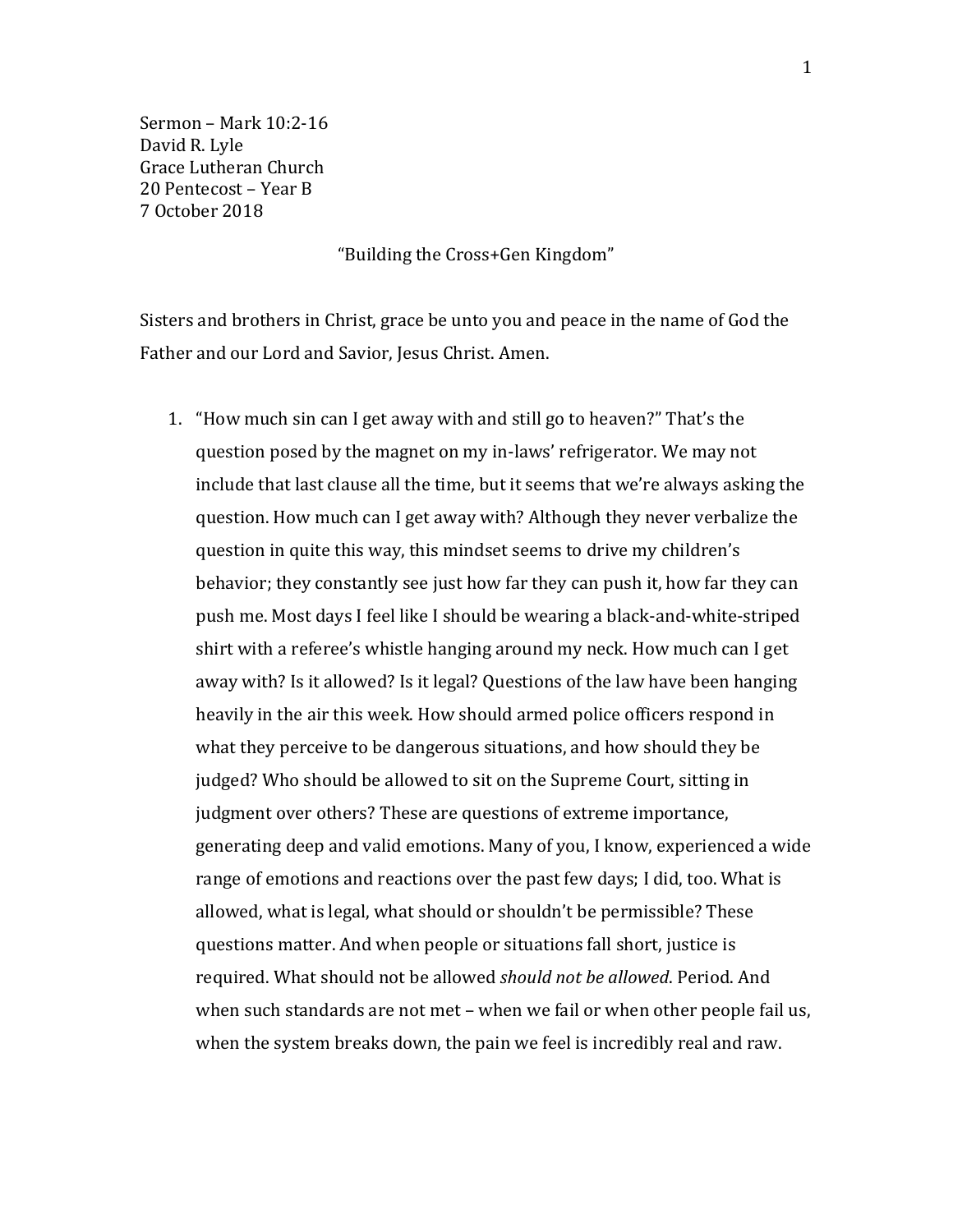- 2. When it comes to ordering our own lives, however, the problem is in the perspective. How much can I get away with? Is it legal? Not bad questions, but when it comes to ordering our lives, they are questions asked from the wrong direction. This is the problem with the question of the Pharisees this morning: "Is it lawful for a man to divorce his wife?" It's a question that makes us squirm a little bit in our pews, as we wonder what the preacher will say about both the Pharisees' question and Jesus' answer. So let's get that out of the way. There won't be any hellfire and brimstone this morning, no carrying on about the sad state of morality today, no shaming of those who have lived through divorce, no implying that people suffering in an abusive marriage should stay married because divorce is wrong. Neither will there be a blasé embracing of the idea that divorce is okay, that marriage is malleable contract or a mere human construct. I mean, divorce is a painful reality and clearly not what is intended by God in the creation of marriage or by us when we enter into marriage. I've officiated dozens and dozens of weddings, and no bride or groom has ever said to me, "I sure hope this works out." In spite of evidence to the contrary, people expect it to work out because they believe it should. And when it doesn't, it's painful. As a child of divorce, I know this all too well. And I also know that my parents aren't much better or worse than most other people; I know that they're still beloved children of God, and that their divorce doesn't change that fact. Divorce was legal in Jesus' day, and it's legal now. Divorce isn't a good thing, but it's sometimes necessary. And those who have experienced divorce aren't generally any better or worse than the rest of us, and their particular brokenness is just as forgiven as mine. The pain of divorce is incredibly real. So, too, is the healing offered by our God in the midst of and after this pain.
- 3. Of course, at this point I haven't really said too much. Nothing that you didn't already know, anyway. And speaking of pain, not having said very much is a painful thing for a preacher to admit! Because the truth of the matter is, the question of whether or not it's legal to get divorced is just another way of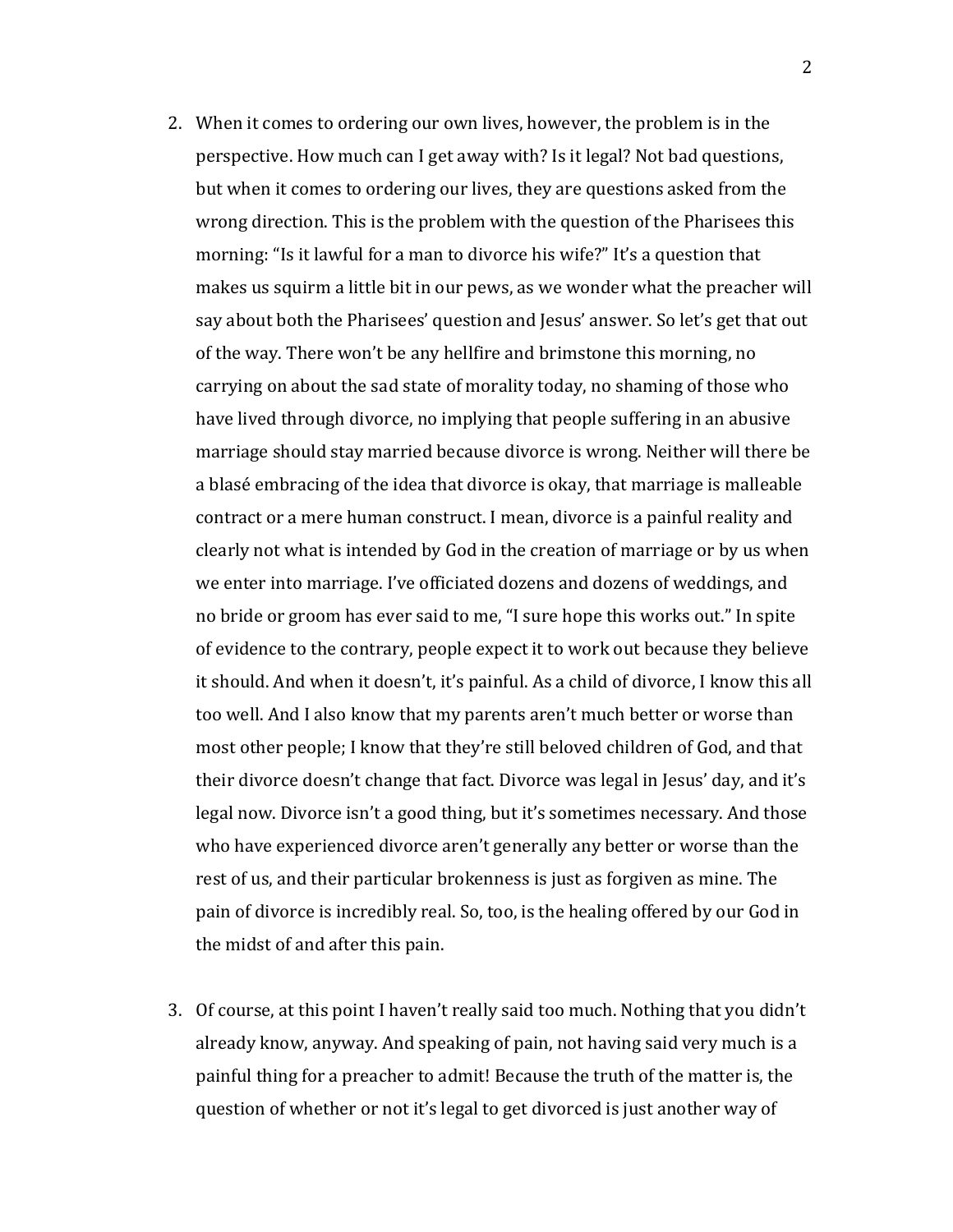asking, "How much can I get away with?" And that's not much of a question on which to base our relationships. A successful marriage is much, much more than simply avoiding divorce, and a faithful life is much, much more than getting away with the bad we do. This is why Jesus tightens the screws today, holding us to a higher standard. For one thing, divorce had different consequences in Jesus' day; if a man divorced a woman, she would lose her social and economic status. It would ruin her. And since Jesus, oddly enough, cares about women, he doesn't want that to happen. And this begins to point us in the right direction. Rather than enabling breaks and fractures in our relationships, Jesus encourages us, commands us, to cling more closely to one another. Moving beyond married relationships, this applies to each of us in all of our relationships. What can we get away with? What is legal? Those are questions that get us no further than the bare minimum. In response to the God who gives everything to us, to the Christ who gave everything for us, why would we want to live bare-minimum lives?

4. And so it is that Jesus – again! – puts a child in our midst today. If you want to live a Kingdom life, you don't start with the cold calculations of an adult; you start with the faith of a child, with wonder and excitement and trust. *With the faith of a child*. Jesus calls us into community with one another – in marriages, yes, but also as one family of faith – so that we can do so much more than the bare minimum, so much more than simply that which is allowed. We are called to invest our God-given, Christ-shaped selves in one another, starting with the littlest among us. We encourage and learn from the wonder of the child and invest in her the wisdom of the elder, growing deeper in faith together as we go. Jesus calls us to not only *not* tear apart our relationships, but to join ever more closely together. Whether we are married or single, old or young, whatever hurt or pain we've endured, God has knit us together in Christ; may nothing tear us asunder. Christ has created us to be a Cross+Gen community, in which all generations, all ages and stages, come together with the cross in the middle of it all. And when that happens, what